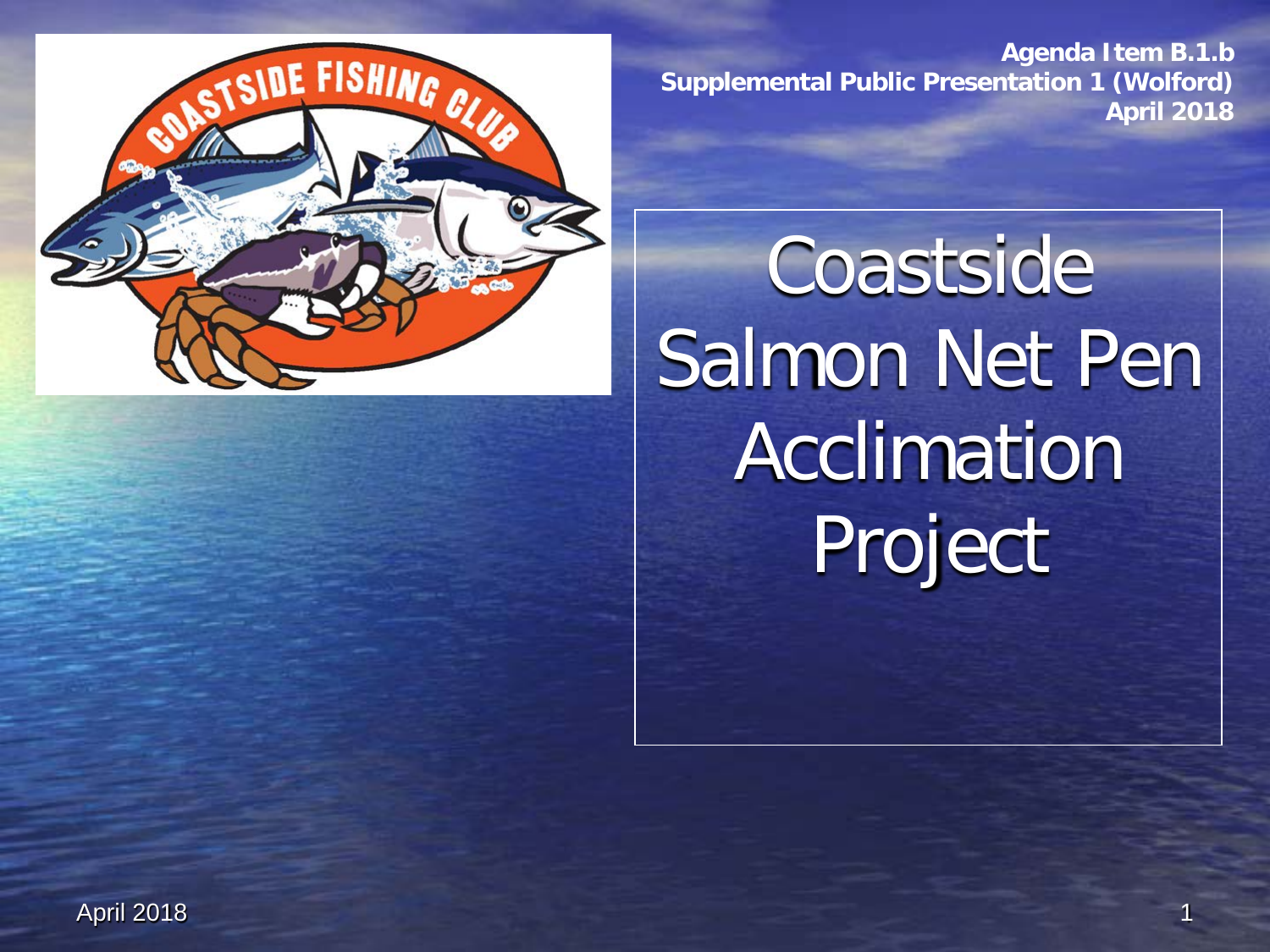

### Salmon Net Pen Data

#### • Yearly acclimation numbers total 3.2 million, 100% CWT/Clipped

| 2012 | 180,000 |
|------|---------|
| 2013 | 420,000 |
| 2014 | 360,000 |
| 2015 | 330,000 |
| 2016 | 480,000 |
| 2017 | 720,000 |
| 2018 | 720,000 |

- Harvest widely distributed
- Harvest rates much greater than other releases
- Stray rates same or lower than estuary net pen releases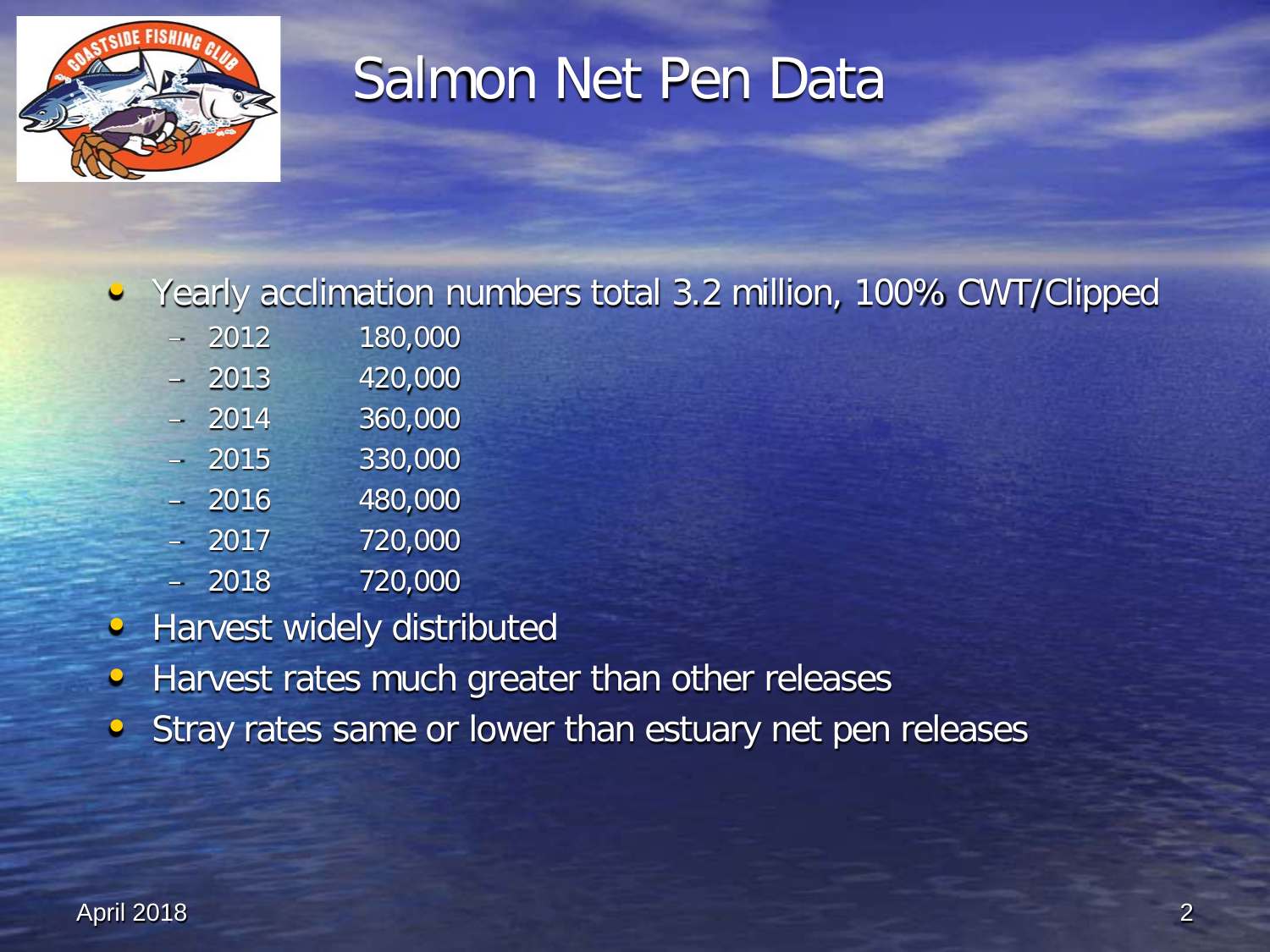

# Harvest is Widely Distributed

- Commercial and recreational landings as far north as Southeast Alaska, generally Vancouver Island south
- Recovery distribution of 2013 and 2014 brood





April 2018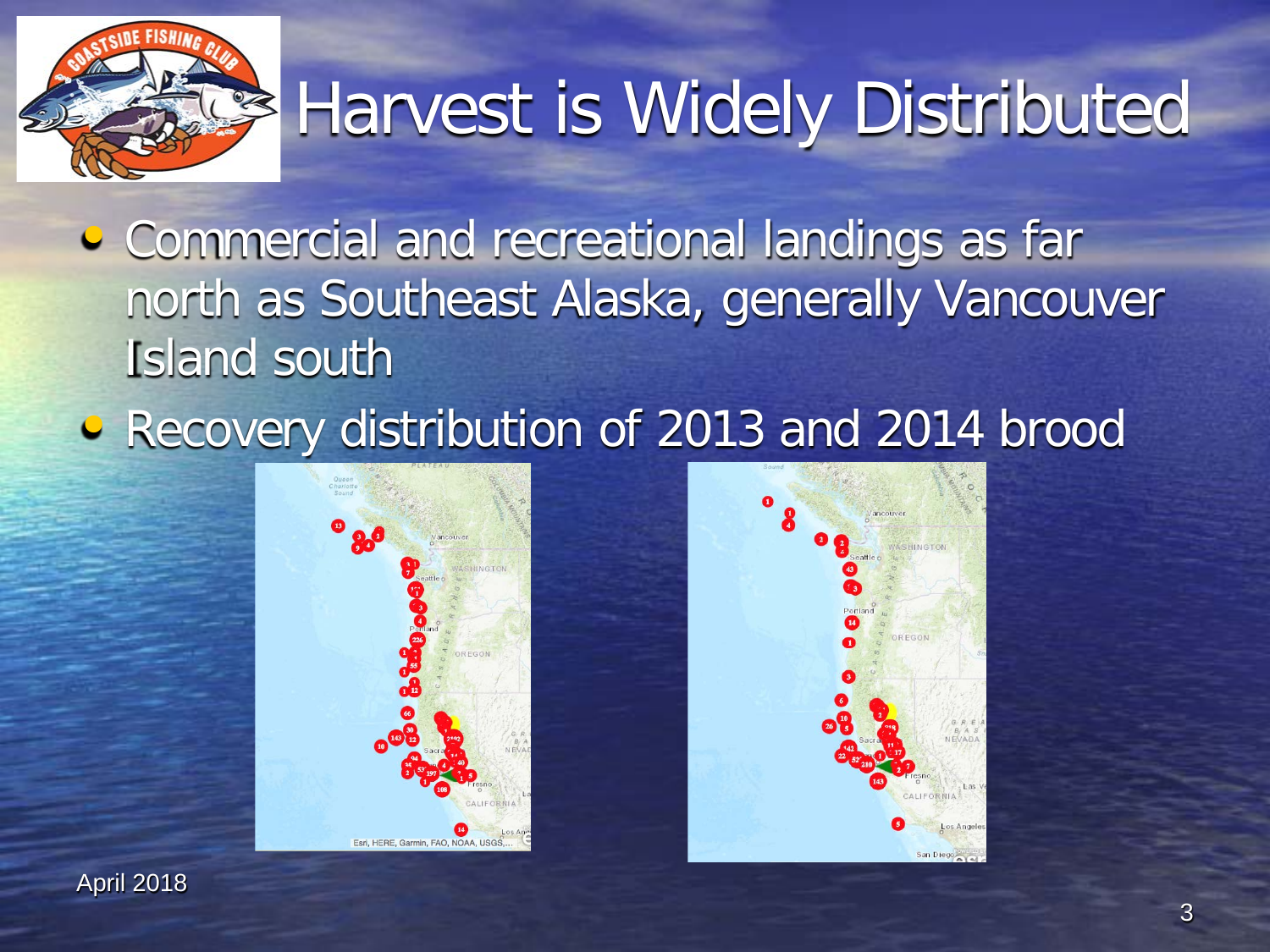

# Much Higher Adult Harvest Rates -- 2014 Brood

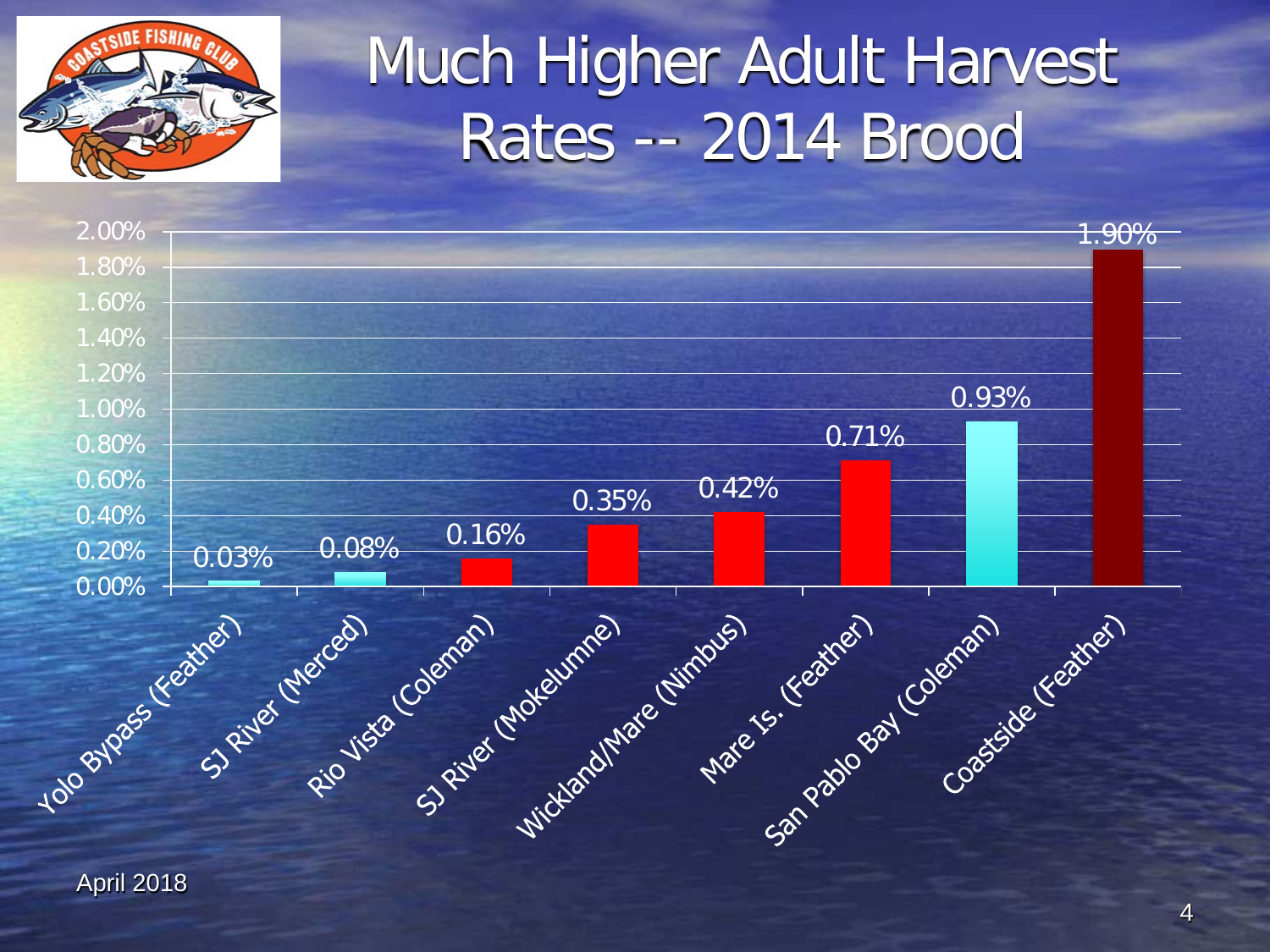

# Much Higher Jack Harvest Rates -- 2015 Brood